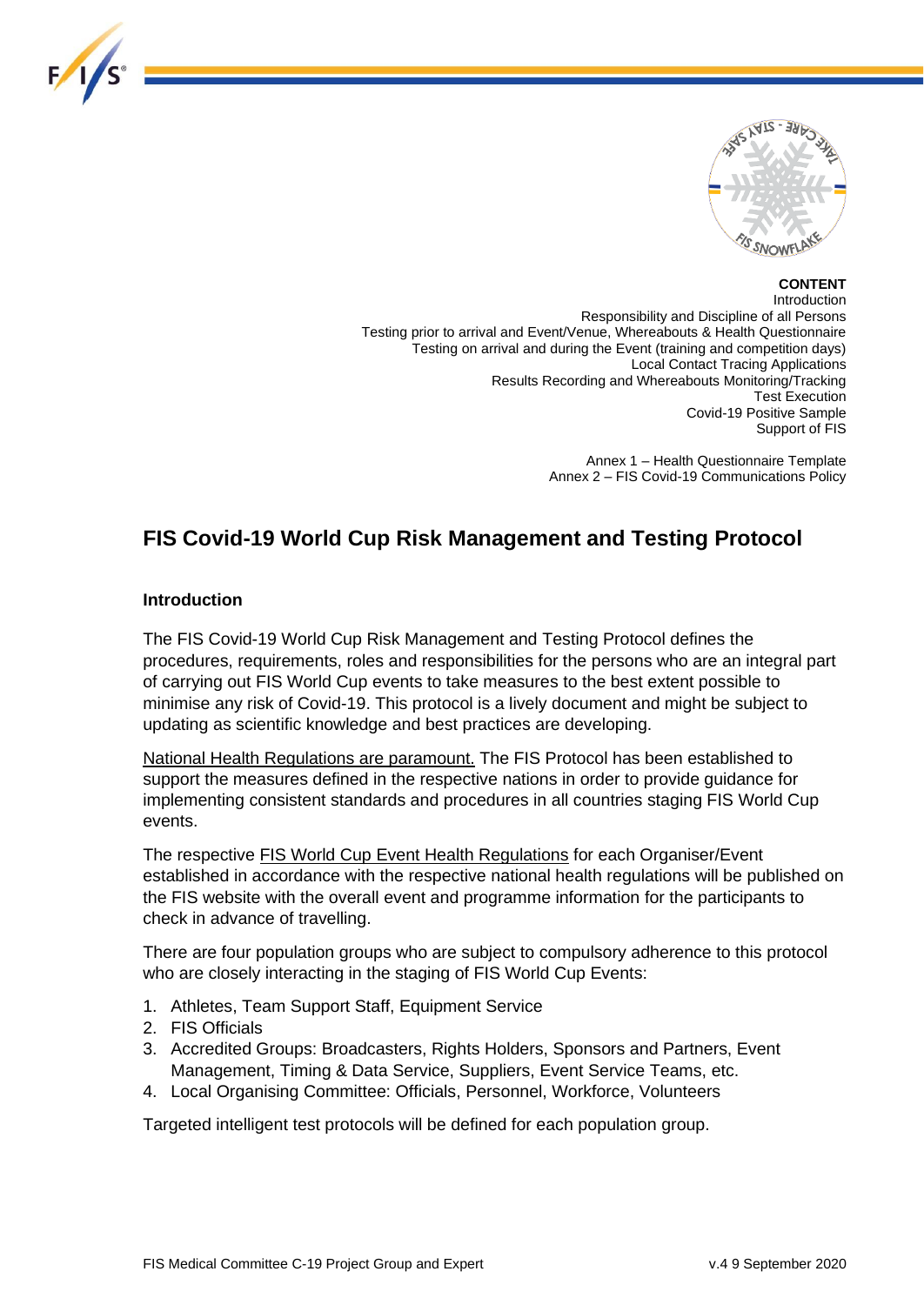

# **Responsibility and Discipline of all Persons**

In order to ensure the FIS World Cup and an event is not placed at risk from a Covid-19 outbreak and consequences, it is the responsibility of every person to adhere to this policy, follow all procedures and instructions and behave in a disciplined manner at all times.

A breach of discipline protocol will lead to withdrawal of accreditation, such as going to locations with others present that are not subject to the protocol, i.e. bars, hotspots during the Event.

#### **Testing prior to arrival at Event / Venue, Whereabouts & Health Questionnaire**

Every person who wishes to access a FIS Event must have and present a negative Covid-19 RT-PCR Test (saliva/swab test) result carried out prior to arrival or have a valid antibody positive serological blood test before arrival at the Event for the first time, have its Whereabouts for the last 14 days recorded and complete a Health Questionnaire (see annex 1), unless the person/group can prove having a similar own prevention set-up plan/programme that had been checked by FIS and fulfils similar requirements (incl PCR testing) in place.

A standard questionnaire will be permanently available on the FIS website (or available through the FIS Passport application) for easy updating to present at every event. There may also be national questionnaire requirements at the Event with other or additional questions.

#### **Testing on arrival and during the Event (training and competition days)**

It is expected that all population groups and persons make their own arrangements to have an up-to-date RT-PCR test result on arrival at the Event, to facilitate their access and accreditation.

For the following persons arriving at the Event without a valid test result, they will not be permitted access and must conduct such a test and obtain the result before the Organiser issues accreditation or allows access to the venue:

- 1. Persons who have been in "Red Countries" (as defined by the current valid list of countries in the hosting nation) within the previous 14 days
- 2. Persons who answer "Yes" to any of the questions in the FIS "Health Questionnaire"
- 3. RT-PCR testing will otherwise be subject to the regulations of the national health authorities which are decisive.

For persons returning to countries where a negative RT-PCR is mandatory for entry the testing shall be easily accessible.

## **Local Contact Tracing applications**

In case of the availability of a national CONTACT tracing app, the Organiser will inform and assist the person to download the local tracking app on to the person's mobile device and to activate it.

#### **Results Recording and Whereabouts Monitoring/Tracking**

Testing dates, results as well as Whereabouts will be self-recorded by the person in the "Covid-19 FIS Passport".

The data will be stored in the FIS centralised platform that conforms to GDPR personal data privacy regulations. It will be used by the FIS Covid-19 Expert to monitor and determine any further actions which may arise in the event of a positive case.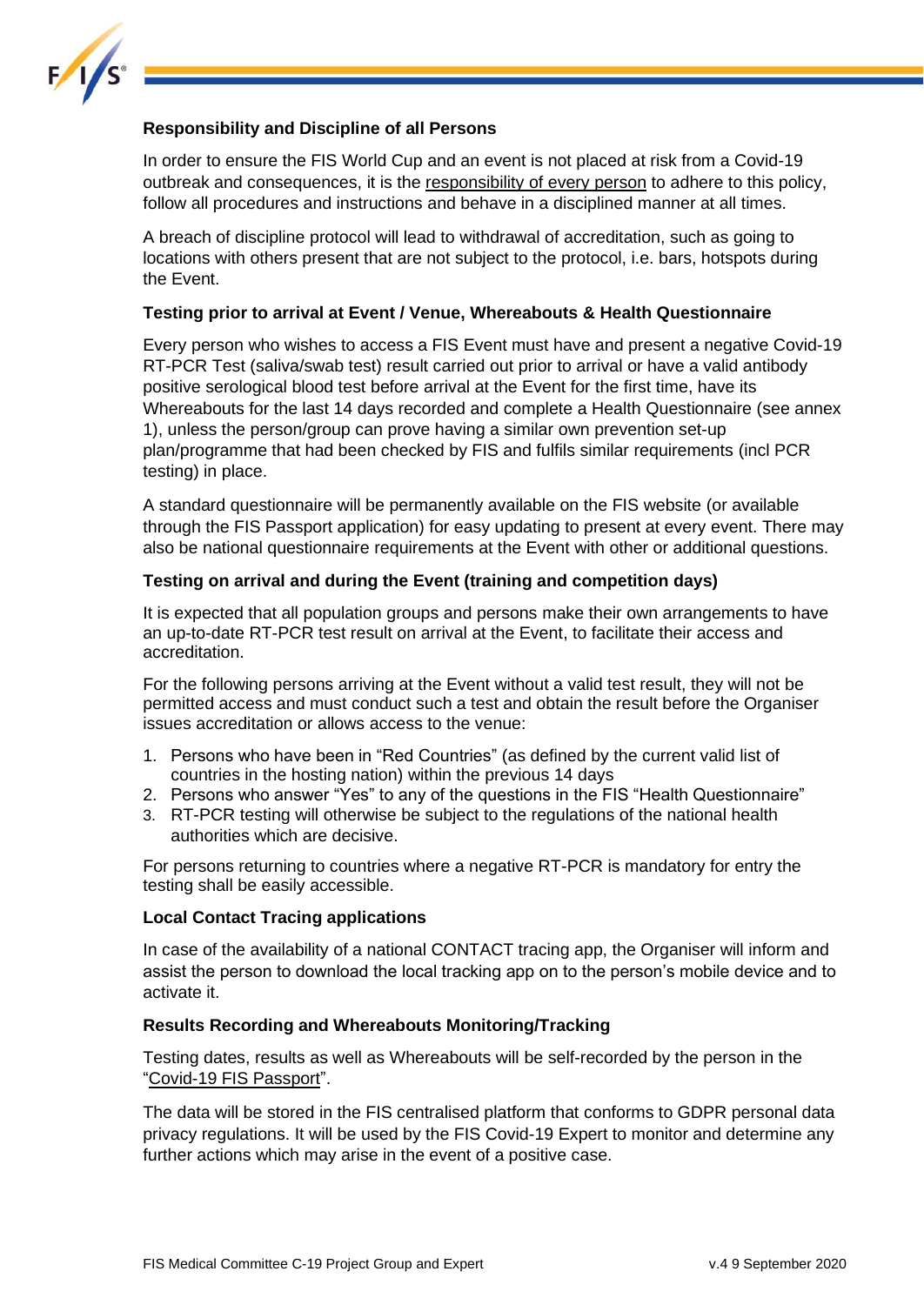

The data will be available to provide to the next and future Organisers under GDPR regulations to facilitate approvals from their national health authorities to carry out the event by presenting evidence of the measures undertaken to ensure the FIS World Cup has implemented best practice measures that there will be no Covid-19 transmitted.

# **Test Execution**

RT-PCR testing may be conducted on three types of specimen: mouth/nose swab or saliva. The mouth/nose swab is currently the most widespread method of collection. This test must be collected from a trained health care professional and analysed by a Covid-19 swab certified laboratory.

Saliva will be collected from the mouth by the athlete/person themselves spitting into a small collection bottle, and shipped to a Covid-19 saliva certified laboratory.

## Serological (blood) testing

Serological testing for antibodies (Roche or Abbott) determines if a person has antibodies and is therefore most probably immune for a period of time. Therefore, it is recommended that a positive antibodies test will remove the requirement to undergo PCR testing for 8 weeks within the FIS Immunity Passport. (blood samples of athletes collected during a doping control and who have given consent to, will be analyses for antibodies on FIS costs and will receive their result from FIS).

If members of the remaining three population groups: (FIS Officials, Accredited Groups and LOCs), can likewise show a valid antibody positive serological blood test, these members shall also be declared immune for a period of time. A follow-up serological test shall take place every 8 weeks.

## Costs for Testing

Costs for own and on-site RT-PCR testing arranged by the Organiser and national health authorities are carried by the person or responsible group (i.e. Teams, FIS, Organiser for workforce, Stakeholders as groups and/or individual persons i.e. journalists, etc.)

Note: FIS can arrange the organisation of RT-PCR testing for Organisers through its centrally managed set-up facilitated by SkiData with advance notice. The arrangements and costs involved will be handled bilaterally between the Organiser and SkiData. For world-wide at home testing contacts can also be provided.

#### **Covid-19 Positive Sample**

A positive result will automatically be reported to the national authorities and national procedures for isolation will be applied in accordance with the national regulations:

#### Event Task Force action

The FIS Event Task Force which consists of one senior management representative from FIS, the LOC and NSA and the LOC Health Coordinator representing the national health authorities to instruct the person of their obligations. In accordance with the national authorities' procedures, this will require immediate isolation and self-quarantine and declaration of contact persons during e.g. the past 72 hours (as defined locally). All persons in current contact with the positive test carrier must undertake a PCR test and isolate/self-quarantine until their result is received.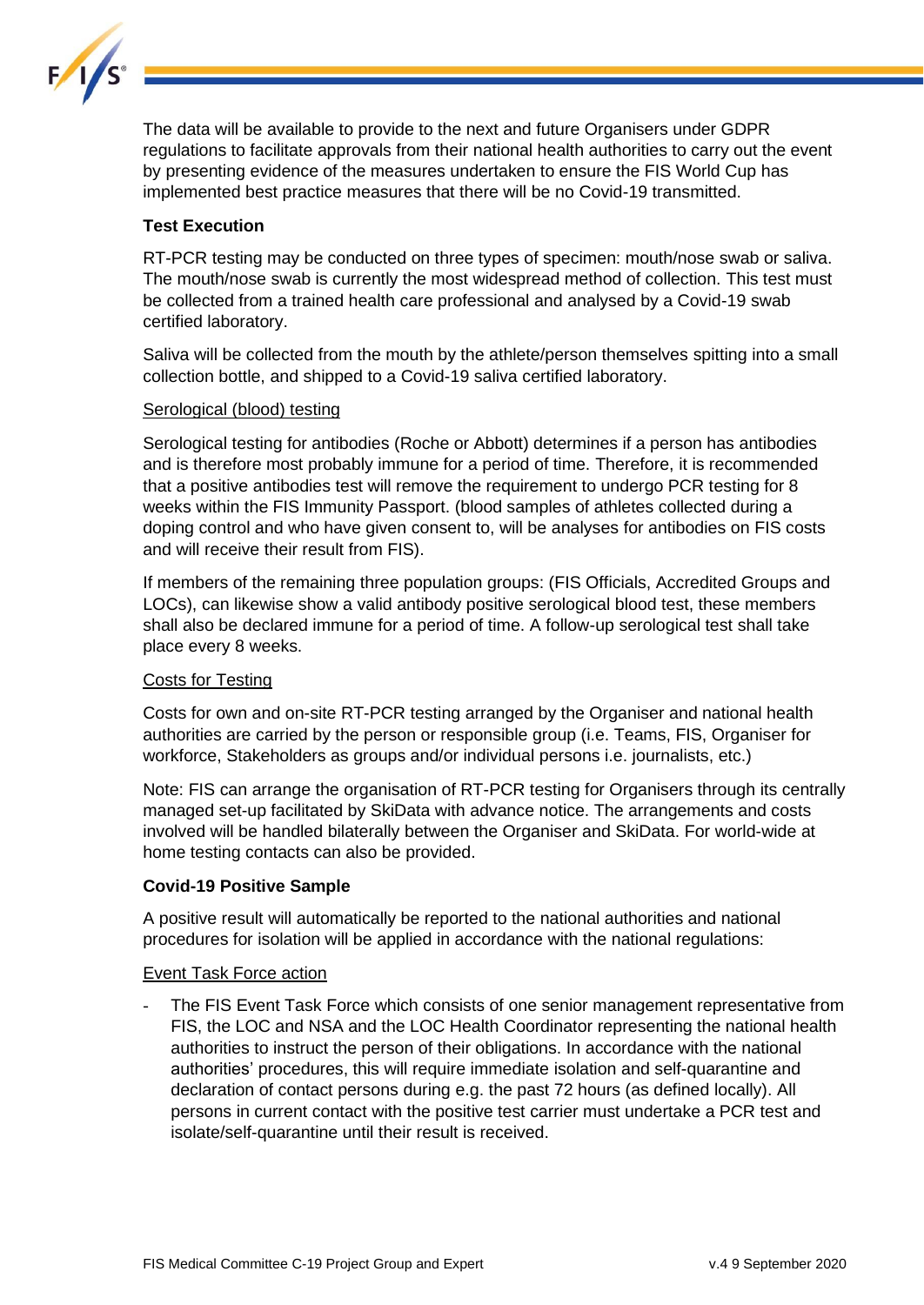

Communication of the positive test and consequences, notably in the case of an athlete, e.g. non-eligibility to compete for a defined number of day/s will be communicated in accordance with the FIS Covid-19 Communications Policy (annex 2).

## **Support of FIS**

FIS expertise is permanently available to the Local Organising Committee, as well as all other groups and persons in regard specifically to the FIS World Cup Risk Management Covid-19 Testing Protocol through the FIS Covid-19 Expert, Rasmus Damsgaard. For other Covid-19 medical and health-related matters the members of the FIS Medical Committee Covid-19 Project Group are at disposal. For non-specific matters other persons will manage the question including the FIS Competition Management, Secretary General and a network of expertise in a wide range of areas.

## **Annex 1 - Health Questionnaire**

|                                                                             | <b>NO</b> | YES |
|-----------------------------------------------------------------------------|-----------|-----|
| Have you had any cold symptoms (cough, runny nose, sore throat, difficult   |           |     |
| breathing, loss of taste or smell) during the last 14 days?                 |           |     |
| Have you had any of the following symptoms during the last 14 days:         |           |     |
| Fever                                                                       |           |     |
| Chest pain                                                                  |           |     |
| Headache                                                                    |           |     |
| Nausea/vomiting                                                             |           |     |
| Diarrhea                                                                    |           |     |
| Have you been in contact with someone with a proven infection with Covid-   |           |     |
| 19?                                                                         |           |     |
| Have you been in quarantine during the last 14 days?                        |           |     |
| Have you tested positive to the PCR (Polymerase chain reaction) test during |           |     |
| the last 14 days?                                                           |           |     |

Signature:

If there is evidence of an acute infection you will be provided with a mask, the medical personnel are equipped and isolation will be required. The local public health authority will be notified, and their protocols will be followed. An accreditation will not be issued until you have been cleared by the local public health authority. Athletes and accredited persons should be reassured that declaring travel from high risk area will not preclude participation, but that they should expect to be more closely monitored.

*The personal information provided is treated strictly confidentially by the Local Organising Committee and FIS. It will only be used for the purpose of assessing whether the applicant can be granted or maintain accreditation in view of the COVID-*19 outbreak. Local and global public health requirements will determine the length of *time the data is retained.*